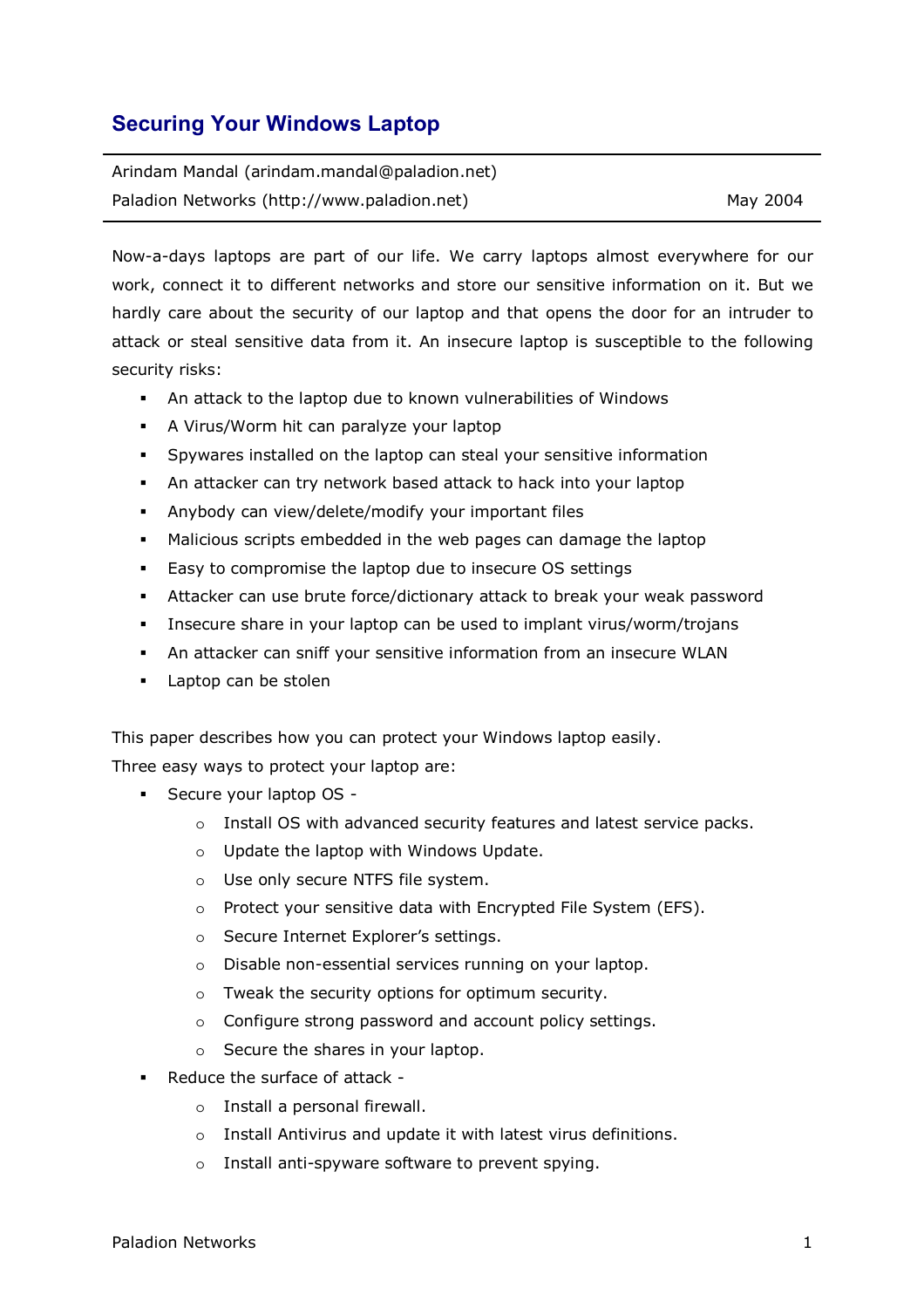- Other security measures
	- o Secure the Wireless LAN.
	- o Physically secure your laptop.

### **Install OS with advanced security features and latest service packs**

All Windows Operating Systems do not have the same level of security features. You should choose latest Windows OS which has security features built in. It is not recommended to use the following OS in your laptop:

- **Windows 95**
- **Windows 98**
- Windows Me

If you're installing a flavor of Windows, install only the following versions:

- Windows 2000 Professional
- **Windows XP Professional**

Use Windows XP Professional rather than Windows XP Home Edition. Windows XP Home Edition lacks many essential features (like EFS) which are present in Windows XP Professional. When you are buying a new laptop, remember to choose Windows XP Professional as your laptop OS.

Next step is to install the latest service pack for your laptop OS. A Windows service pack adds new features (including security features) to your OS and also installs latest security patches of Windows. Service pack protects your laptop from new vulnerabilities that were released till the release date of the service pack. Download the latest service pack for your Windows OS from: http://support.microsoft.com/default.aspx?scid=fh;enus;sp

Backup all your essential data before installing a service pack. During the installation of service packs, always choose "Archive files" option so that you can uninstall the service pack later in case of any problems.

### **Update the laptop with Windows Update**

Everyday, attackers are coming with new exploits in the form of Worm or Virus when a new vulnerability is found. The number of days between the reporting of a vulnerability and the release of an exploit are decreasing day by day.

For example, the RPC/DCOM vulnerability was reported to Microsoft on  $1<sup>st</sup>$  July 2003. Microsoft released a patch (MS03-026) for this vulnerability on  $16<sup>th</sup>$  July. A group called X-focus released an exploit code to the public on 25<sup>th</sup> July and the worm Blaster hit the world on 11<sup>th</sup> August 2003 exploiting this vulnerability. That's less than 6 weeks between the vulnerability being reported and the arrival of a worm.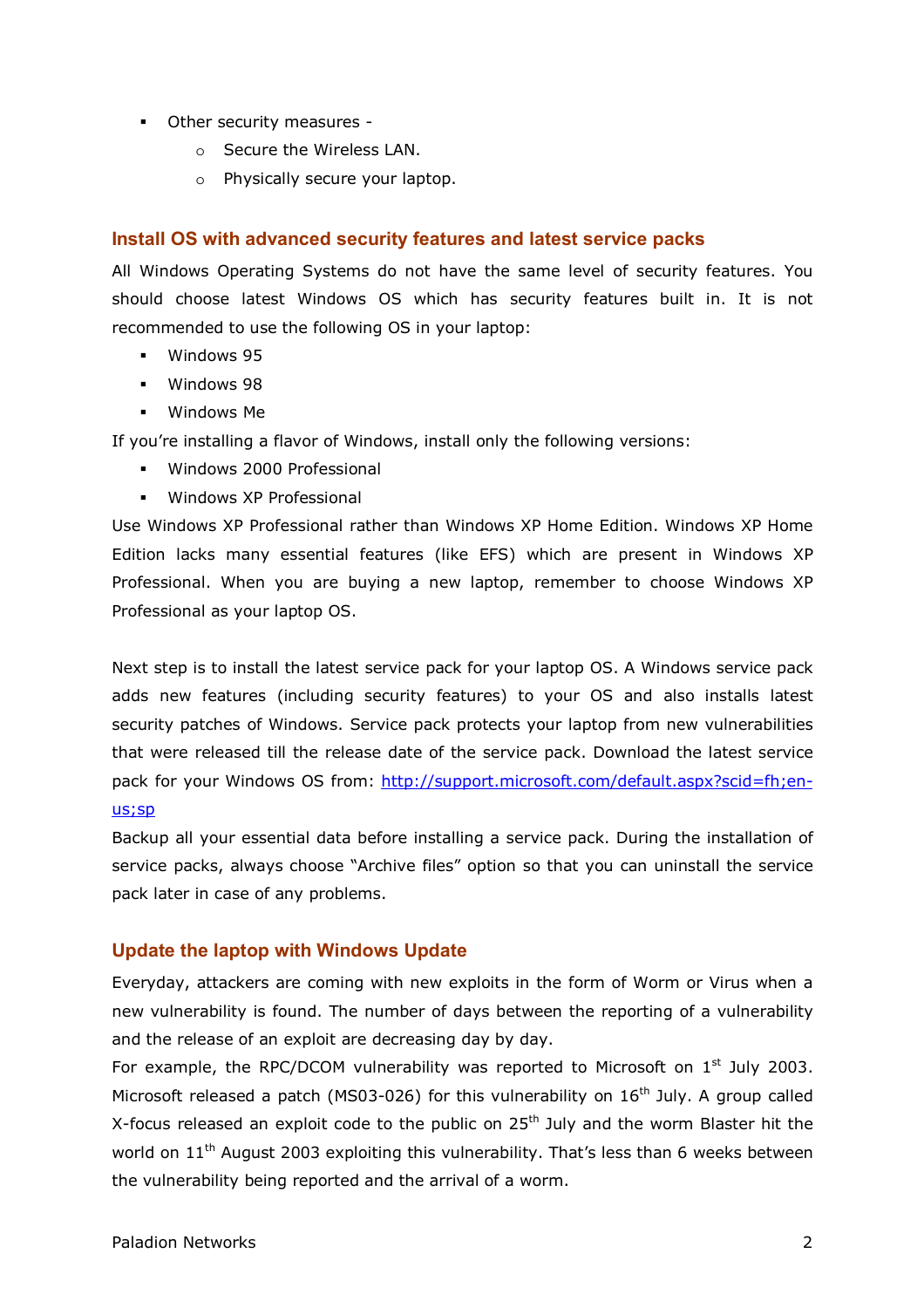It is important up-to-date your Windows OS with the latest security patches. It can be achieved by using Windows Update feature.

You can manually update your Windows OS easily if you have an internet connection. Type the following URL in your web browser and follow the instructions in the webpage to update Windows. http://windowsupdate.microsoft.com

If you don't have an internet connection, you can download the patches from the following website to another machine, copy those patches to your laptop and install them manually. http://www.microsoft.com/technet/security/current.aspx

You can also configure your Windows OS to download and install patches in the laptop automatically without your intervention. To keep your laptop updated using Windows Automatic Update please refer to the Appendix.

### **Use only secure NTFS file system**

Windows NTFS file system provides file and folder level security. You can protect your important data using NTFS permission so that unauthorized users cannot access it. During the installation of Windows OS, format all the partitions of your laptop using NTFS. If you have existing FAT/FAT32 partition(s) on the laptop, you can convert it to NTFS without destroying your existing data using the convert command. To convert your FAT/FAT32 partition in NTFS, please refer to the Appendix.

### **Protect your sensitive data with EFS**

EFS (Encrypted File System)<sup>1</sup> is a powerful security feature of NTFS file system in Windows 2000 and XP Professional that can be used for computers that plug in to a domain. Using this feature you can encrypt and secure your sensitive data. EFS can be implemented at file level and folder level. If you implement EFS at folder level, all files inside the folder will be encrypted using EFS. After encrypting a file or folder using EFS only you can open it with your login. Unauthorized users will not able to access your data. Even if your laptop is stolen; your sensitive data will be protected form disclosure. To protect your important data using EFS see the Appendix.

### **Secure Internet Explorer Settings**

Some websites contains dangerous scripts and ActiveX controls. When you visit those websites, scripts are automatically downloaded and executed in your web browser.

<sup>&</sup>lt;u>the securn constant</u><br>The same of the security feature of Windows 2000/XP. But if your laptop is not a part of a domain and its OS crashes, then it is not possible to recover encrypted data from laptop hard disk. Otherwise it is possible to recover using recovery agent account and certificate. So before using EFS decide if it meets your requirement, otherwise in the event of a disaster you might not able to recover your data. Please note that it is not recommended to encrypt your data using EFS in a standalone environment.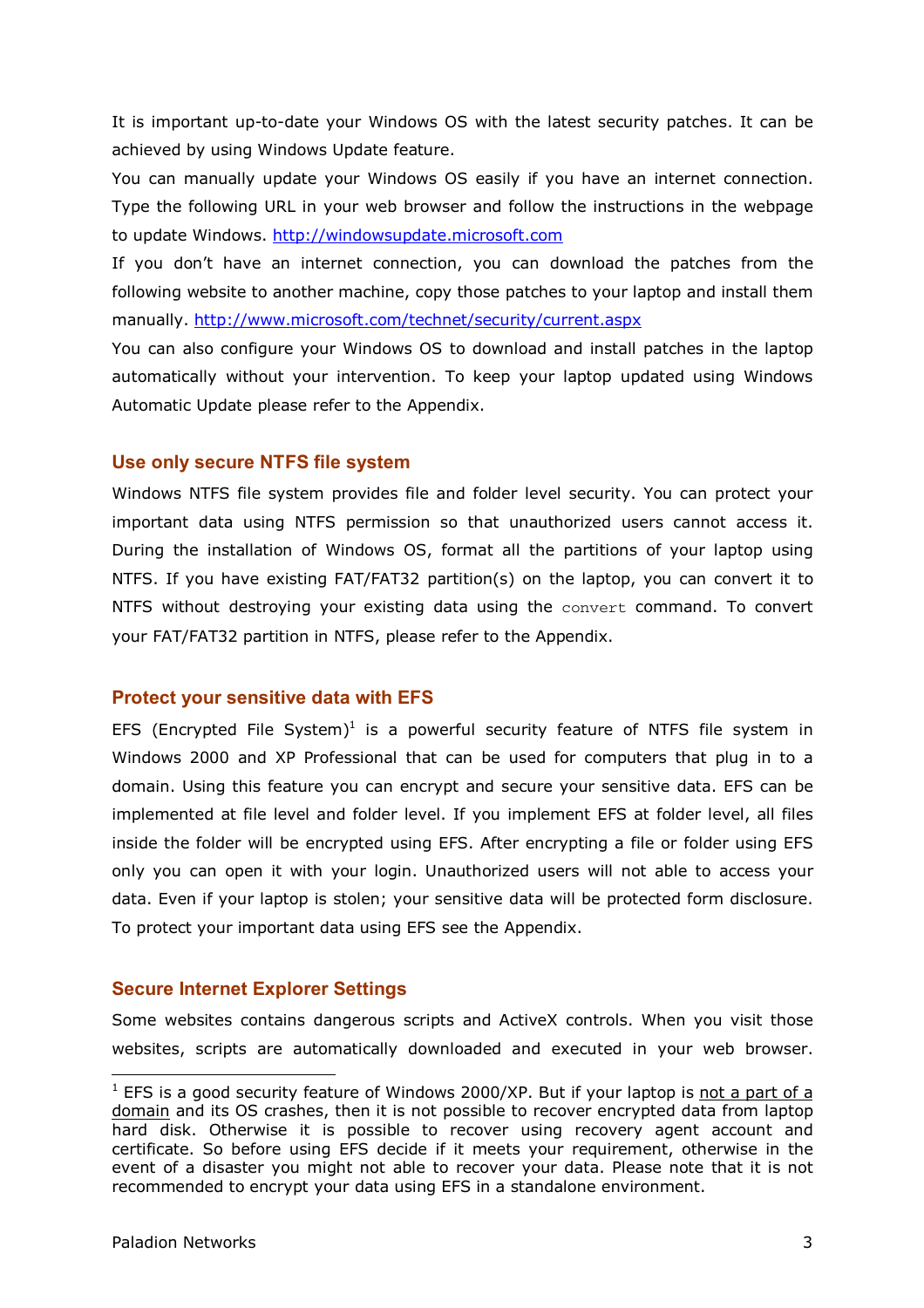These malicious scripts can damage your laptop. Protect your laptop from this type of vulnerability by securing the Internet Explorer settings as mentioned below. For more details on how to configure the security settings of Internet Explorer please refer to the Appendix.

| <b>Section</b> | <b>Settings</b>                                                                                               | <b>Action</b>  |
|----------------|---------------------------------------------------------------------------------------------------------------|----------------|
| Scripting      | Allow paste operations via script to prevent content from<br>being<br>exposed from your clipboard             | Prompt         |
|                | Download signed ActiveX Controls                                                                              | Prompt         |
|                | Download unsigned ActiveX Controls                                                                            | Disable        |
|                | Initialize and script ActiveX Controls not marked as safe                                                     | <b>Disable</b> |
|                |                                                                                                               |                |
| Microsoft VM   | Java permissions in order to properly sandbox the Java applet and<br>prevent privileged access to your system | High safety    |
|                |                                                                                                               |                |
| Miscellaneous  | Access to data sources across domains to avoid Cross-site scripting<br>attacks                                | Disable        |

## **Disable non-essential Services**

Multiple services are enabled during default installation of Windows. Vulnerabilities in unused services can be used by malicious users to break in. Disable the non essential Windows services in your laptop to secure your laptop and also enhance the performance of your laptop. Following services are not needed for the proper operation of Windows on most laptops. For details on how to disable a service, please refer to the Appendix.

| <b>Non essential services</b>       |
|-------------------------------------|
| Alerter                             |
| <b>Application Management</b>       |
| Clipbook                            |
| Distributed Link Tracking Client    |
| Distributed Transaction Coordinator |
| Human Interface Device Access       |
| IIS Admin (if IIS is not needed)    |
| <b>Indexing Service</b>             |
| Messenger                           |
| NetMeeting Remote Desktop Sharing   |
| Network DDE                         |
| Network DDE DSDM                    |
| Network Provisioning Service        |
| <b>QoS RSVP</b>                     |
| Remote Registry                     |
| Routing and Remote Access           |
| Telnet                              |
| Windows Management Instrumentation  |
| <b>Driver Extensions</b>            |
| WMI Performance Adapter             |

## **Tweak the Security Options for optimum security**

A default installation of Windows has some insecure settings which may open the door to an attacker. These settings can be secured by configuring the security options of the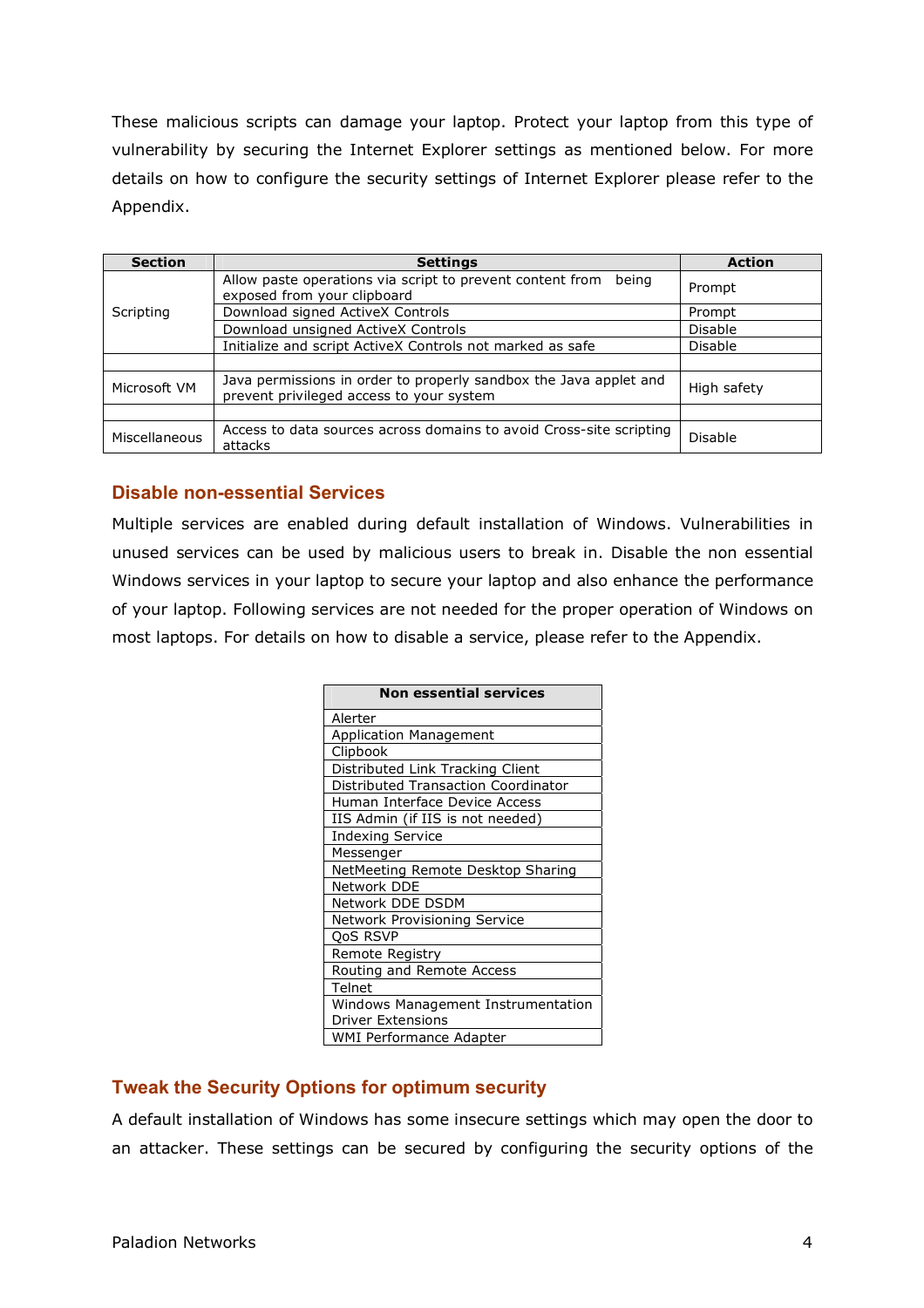local computer policy. Please modify the settings in your Windows laptop as mentioned below. For details on how to modify the settings please refer to the Appendix.

| <b>Windows XP Professional Security Option Policy</b>          | <b>Recommended Security Setting</b> |  |
|----------------------------------------------------------------|-------------------------------------|--|
| Devices: Restrict CD-ROM access to locally logged-on user      | Disabled                            |  |
| only                                                           |                                     |  |
| Devices: Restrict floppy access to locally logged-on user only | Disabled                            |  |
| Interactive logon: Do not display last user name               | <b>Disabled</b>                     |  |
| Interactive logon: Do not require CTRL+ALT+DEL                 | Disabled                            |  |
| Network access: Allow anonymous SID/Name translation           | Disabled                            |  |
| Network access: Do not allow anonymous enumeration of          | Enabled                             |  |
| <b>SAM accounts</b>                                            |                                     |  |
| Network access: Do not allow anonymous enumeration of          | Enabled                             |  |
| SAM accounts and shares                                        |                                     |  |
| Network access: Do not allow storage of credentials or .NET    | Enabled                             |  |
| Passports for network authentication                           |                                     |  |
| Network access: Named Pipes that can be accessed               | Delete All Entries                  |  |
| anonymously                                                    |                                     |  |
| Network access: Remotely accessible registry paths             | Delete All Entries                  |  |

| <b>Windows 2000 Professional Security Option Policy</b> | <b>Recommended Security Setting</b>  |
|---------------------------------------------------------|--------------------------------------|
| Additional restrictions for anonymous connections       | No access without explicit anonymous |
|                                                         | connection                           |
| Do not display last user name in logon screen           | Disabled                             |
| Restrict CD-ROM access to locally logged-on user only   | Enabled                              |
| Restrict floppy access to locally logged-on user only   | Enabled                              |

## **Configure strong password and account policy settings**

It is possible to get the password of your operating system account using brute force attack and dictionary attack. By default, the password policy setting in Windows is very weak. You need to protect your account by configuring strong password and account lockout policy, and of course using strong passwords accordingly. Configure the following settings in the account policy of your laptop. To learn how to modify these settings, please refer to the Appendix.

| <b>Password Policy</b>                     | <b>Recommended Security Setting</b> |
|--------------------------------------------|-------------------------------------|
| Enforce password history                   | 5 passwords remembered              |
| Maximum password age                       | 30 days                             |
| Minimum password age                       | 0 days                              |
| Minimum password length                    | 8 characters                        |
| Password must meet complexity requirements | Enabled                             |
| Store password using reversible encryption | <b>Disabled</b>                     |
|                                            |                                     |

| <b>Account Policy</b>               | <b>Recommended Security Setting</b> |
|-------------------------------------|-------------------------------------|
| Account lockout duration            | 30 minutes                          |
| Account lockout threshold           | 5 invalid login attempts            |
| Reset account lockout counter after | 30 minutes                          |

## **Secure shares in laptop**

Windows sharing feature is very useful to share laptop resources (disk drive, printer, folders) in a network. But after sharing we usually forget to give secure permission on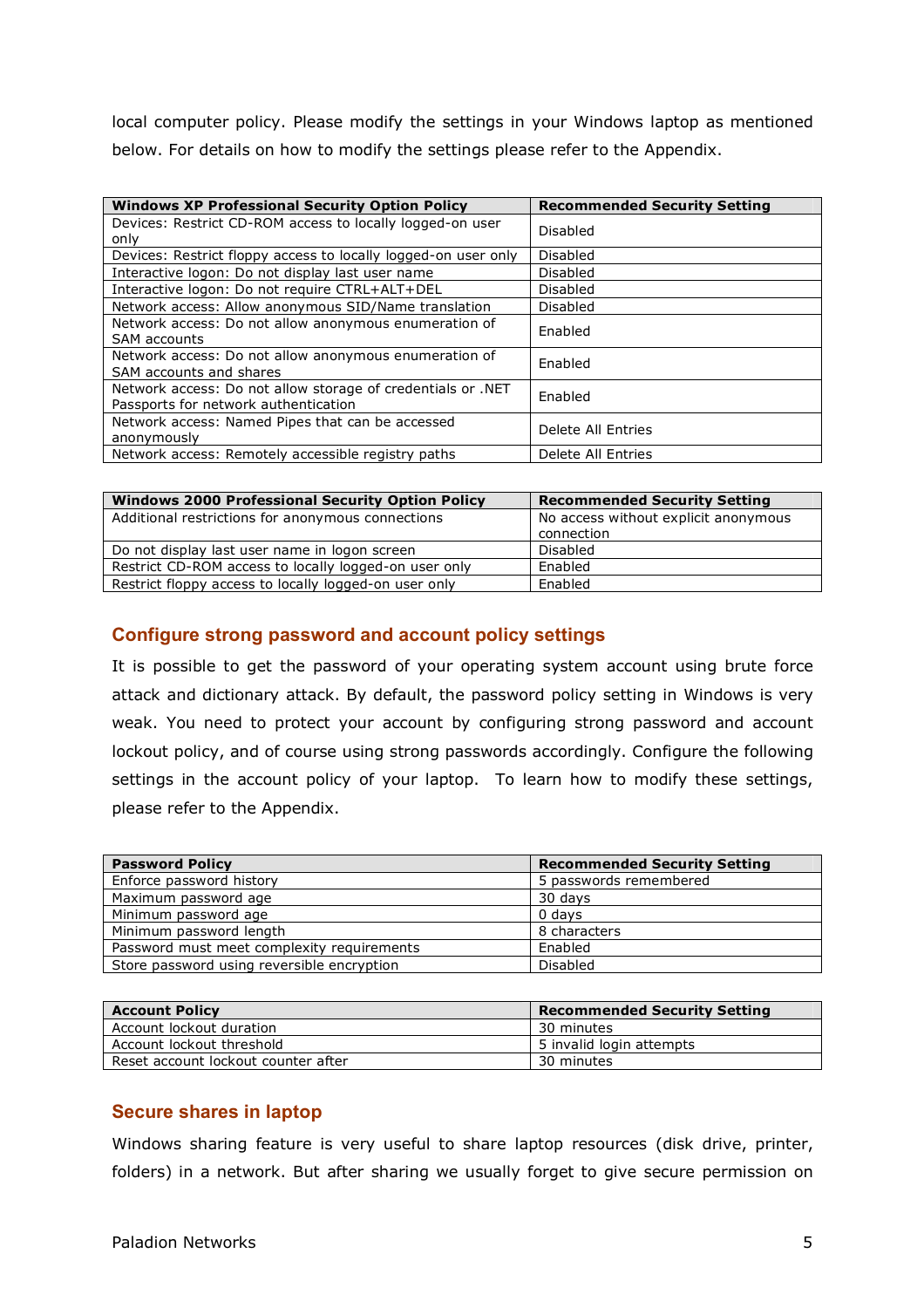the shared resources. Users are sometimes careless and forget to delete non-essential shares from our laptop. An intruder can get access to such insecure shares, download important files, delete or modify files and upload virus & Trojans in the laptop. The following steps guide you in protecting your shares:

- Only share the folders that are necessary to share.
- Restrict access to a share, so that only one user at a time can access it.
- Secure the permission on a share remove everyone group and add only necessary user accounts to access the share.
- As far as possible give only 'read' access to your shares. Avoid granting write and full control access to the shares.
- Regularly check the existing shares in your laptop. Remove non-essential shares from it.

To learn how to secure the shares in your laptop, please refer to the Appendix.

### **Install a personal firewall to block attacks**

A firewall reduces surface of attack of your laptop. With a personal firewall, you can minimize the attacks when you are connecting to different networks. Windows XP Professional comes with an inbuilt firewall. You can enable it for all your network connections. Older versions of Windows do not have the firewall feature. But many firewall software are available for download on the internet. Zone Alarm (http://www.zonelabs.com) is one such popular personal firewall. Download and install this software in your laptop and the firewall will protect your laptop from network based attack. To learn how to install the inbuilt firewall of Windows XP system, please refer to the Appendix.

### **Install Antivirus and update it with latest virus definitions**

Worms and viruses are evolving daily. They are spreading so fast and in multiple variants that it is necessary to protect your laptop from infection. Internet is the main medium for viruses and worms to propagate. Viruses come from the internet via mail attachments, exploiting Windows vulnerabilities and infect your laptop. To safe-guard your laptop from virus/worm attack,

 Install Antivirus Software in your laptop. (some popular anti viruses in the market are - McAfee from Network Associates http://www.mcafee.com, Norton Antivirus from Symantec http://www.symantec.com and eTrust from Computer Associates http://www.ca.com)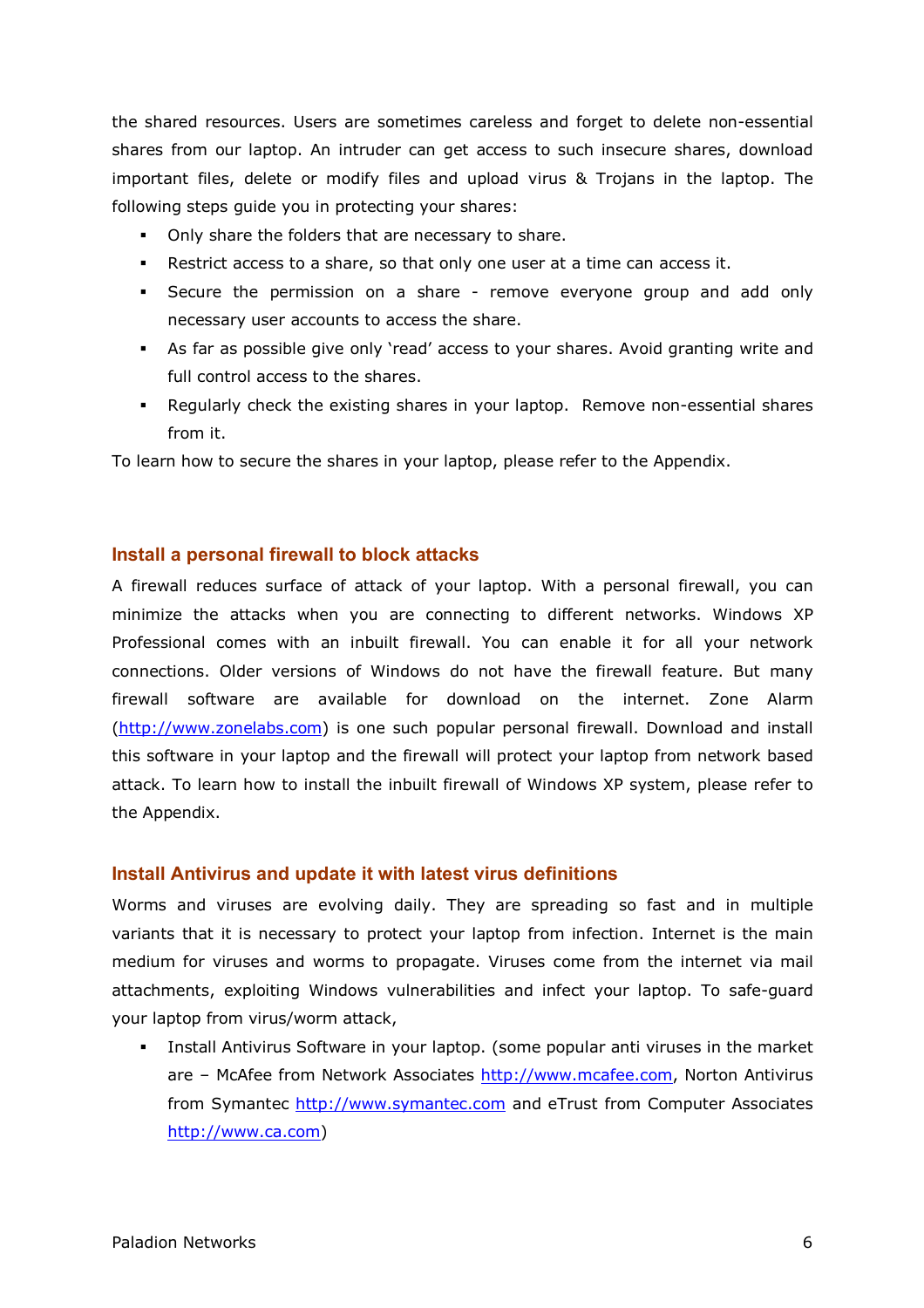- Update Antivirus Software's virus definition signature daily. You have several choices here - use automatic update feature of the anti virus software to update the signature or manually start the signature update program or download the latest virus definition from the internet and install it in your antivirus software.
- Always enable the automatic system protection feature of your antivirus software. This feature will protect you from any infection attempt to your laptop.
- Integrate the antivirus software with your e-mail client (e.g. Outlook or Outlook Express) so that all incoming and outgoing mails (including attachments) are scanned for virus.
- Scan you laptop once in a month with the Antivirus Software.

## **Install anti-spyware software to prevent spying**

When you visit some web sites on the Internet, you could unknowingly be installing spyware software on your laptop. That spyware software can include trojans or activity tracking software or key logger<sup>2</sup> which is automatically installed in your machine. They can perform malicious activity in your laptop, silently monitor your activity and keystrokes and send it to the attacker. E.g. when you login to your bank's internet banking website using secret login ID and password, a spyware can track your visited web site's URL and get the secret login ID and password from your key strokes using key logger and send it to the attacker. To protect your laptop from spyware,

- Install Anti-Spyware software in your laptop. (Pest Patrol http://www.pestpatrol.com is a popular Anti-Spyware software in the market)
- Update spyware signature of the anti spyware software on daily basis.
- Always enable the automatic protection feature of your Anti-Spyware software. This feature will prevent any installation and malicious activity of spyware.
- Scan your laptop once in a month with the Anti-Spyware software to find any trace of spyware.

## **Wireless LAN Security**

Wireless LANs (WLAN) have become popular today. We attach a WLAN card in the laptop and roam around with wireless network connectivity. WLAN is very popular in hotels, airport and other public places and generally used to access internet. Insecure settings in the WLAN configuration can be exploited by an attacker to sniff your sensitive information and steal your important data. You can identify an insecure WLAN by the following ways and should avoid participating in it.

 <sup>2</sup> Modern Antivirus Software can detect Key logger software installed in the system.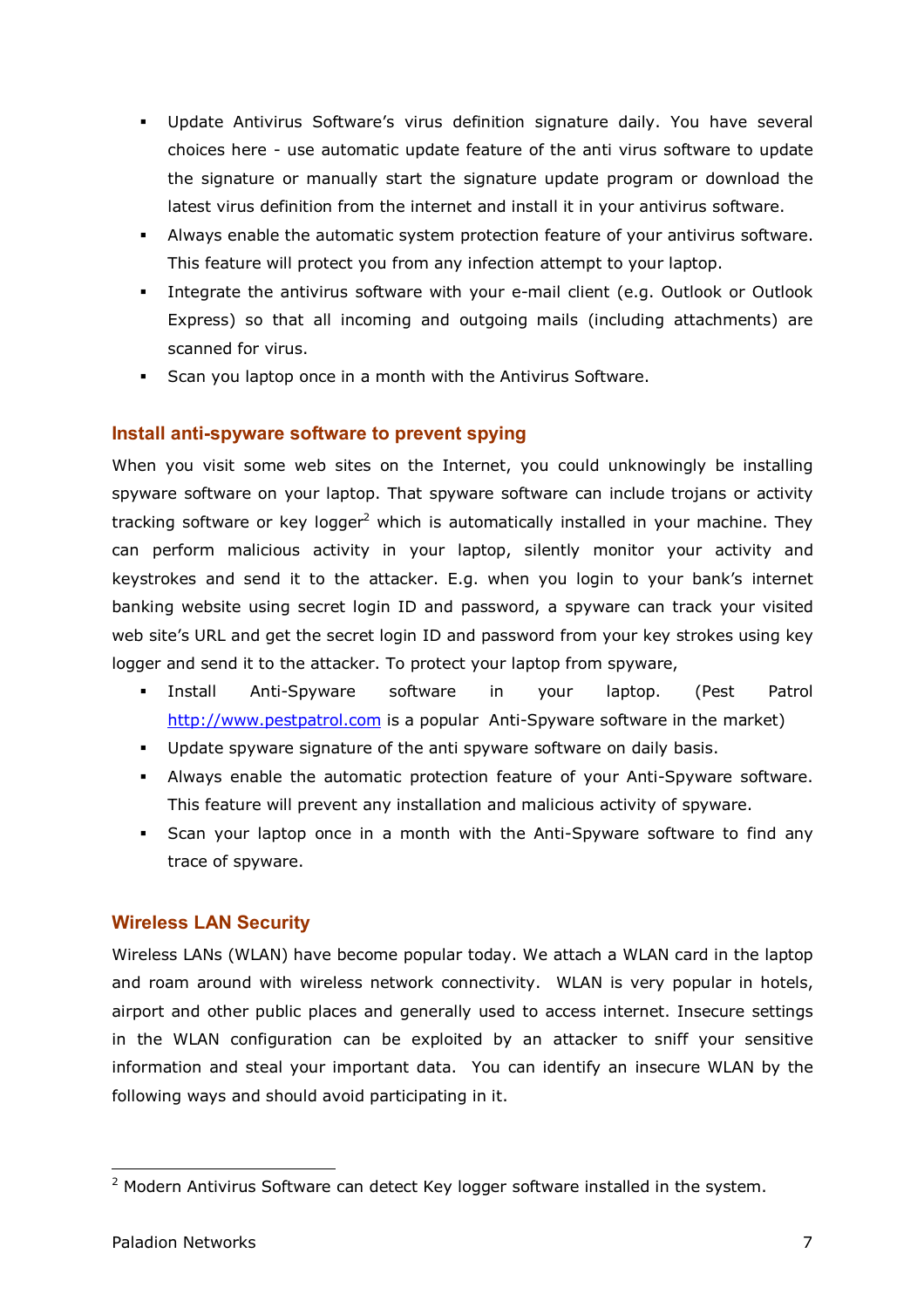- A WLAN that does not use WEP key for data encryption is very unsafe; anybody could break in and sniff your sensitive data. The most basic check of an insecure WLAN is to enable the wireless card and see if it connects to the WLAN without configuring a WEP key. It then means that WEP is not used and default secrets are used. So anybody else could also participate.
- If WEP is used in WLAN, it should be configured to use 128-bit keys with perpacket-keying. Else, it could be easily broken using WEP encryption cracking tools.
- Another basic check is to enable the wireless card and see if it automatically discovers a WLAN. It then means that SSID broadcast of the WLAN station is enabled. So anybody else could try to attack the network.

Do not connect to insecure WLAN. Before connecting to a WLAN always configure a strong WEP key of 128 bit length and secure your laptop as described before to increase the security and reduce the attack surface.

## **Physical Security**

Laptop is a portable device and it can be easily stolen. Good physical security practices should be adopted to secure your laptop so that,

- **Nobody can steal you laptop.**
- Even if your laptop is stolen, nobody will be able to access your laptop.

To protect your laptop from theft, physically secure it with Laptop cable lock. It is a combination lock with a steel wire which can be attached to a laptop. Targus Notebook cable lock is a popular product. You can find more details about notebook cable lock at http://www.targus.com.

To protect you laptop from unauthorized access, set a system level complex BIOS password in your laptop. Thus when the laptop boots up it asks for the system password and unauthorized users will not be able to access your laptop.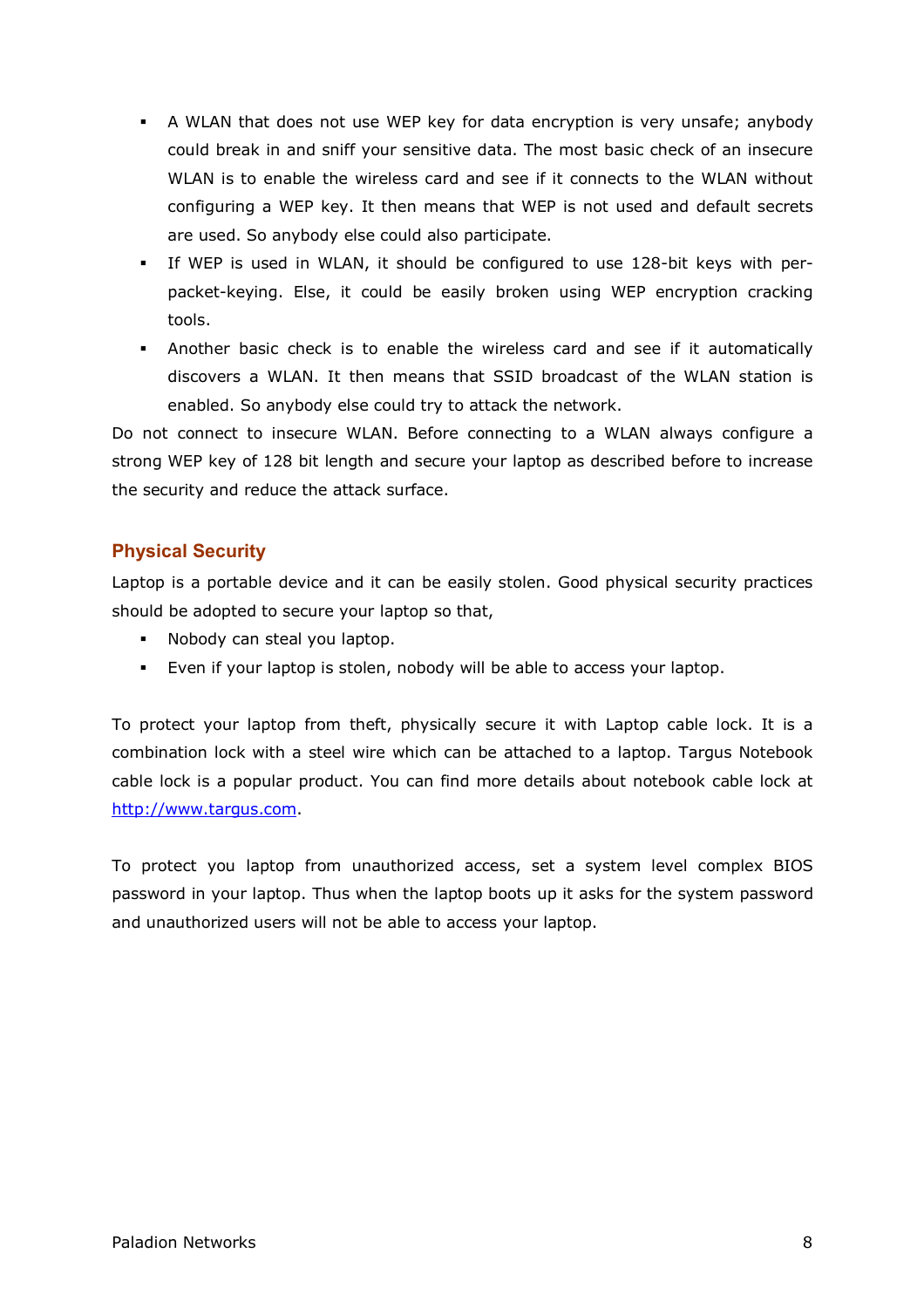# **APPENDIX**

### **Keep updated with Windows Automatic Update**

## *Your laptop must be always connected to the internet to perform Automatic Update.*

To keep updated your laptop using Windows Automatic Update:

- 1. Right click on **My Computer** icon on your desktop.
- 2. Select **Properties** from the menu.
- 3. Select **Automatic Updates** tab in System Properties page.
- 4. Check **Keep my computer up to date**.
- 5. Select **Automatically download the updates**, choose **Everyday** and a convenient **time**.
- 6. Click **OK**.

| <b>System Properties</b> |                                                                                                                                                                                                                             |    |          |        |                  |
|--------------------------|-----------------------------------------------------------------------------------------------------------------------------------------------------------------------------------------------------------------------------|----|----------|--------|------------------|
| General                  | <b>Computer Name</b>                                                                                                                                                                                                        |    | Hardware |        | Advanced         |
|                          | Automatic Updates<br>System Restore                                                                                                                                                                                         |    | Remote   |        |                  |
| any other updates.       | Windows can find the updates you need and deliver them<br>directly to your computer.<br>↓ Keep my computer up to date. With this setting enabled, Windows<br>Update software may be automatically updated prior to applying |    |          |        |                  |
| Settings                 | Leam more about automatic updating                                                                                                                                                                                          |    |          |        |                  |
|                          | Notify me before downloading any updates and notify me again<br>before installing them on my computer<br>Download the updates automatically and notify me when they are<br>ready to be installed                            |    |          |        |                  |
|                          | Automatically download the updates, and install them on the<br>schedule that I specify                                                                                                                                      |    |          |        |                  |
| Every day                |                                                                                                                                                                                                                             | at | 3:00 AM  |        |                  |
|                          | Leam more about scheduled installing                                                                                                                                                                                        |    |          |        |                  |
|                          |                                                                                                                                                                                                                             |    |          |        | Declined Updates |
|                          |                                                                                                                                                                                                                             | OK |          | Cancel | Apply            |

## **Convert FAT/FAT32 Partition to NTFS**

To convert FAT/FAT32 partition into NTFS: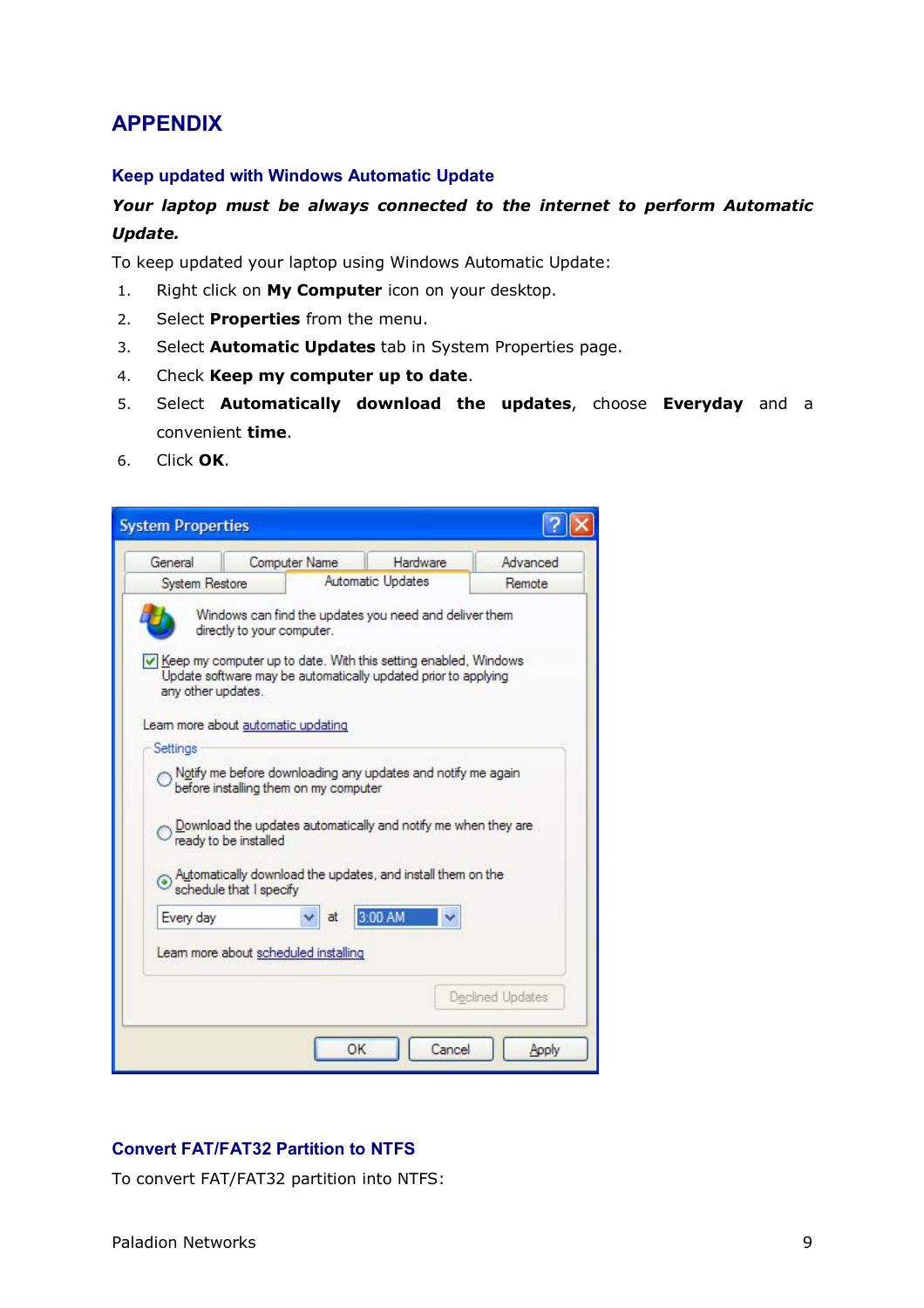- 1. Backup all data of the FAT/FAT32 partition.
- 2. Click **Start** > **Run**, type **cmd** and click **OK** to open the command prompt.
- 3. Type the following command: convert x: /fs:ntfs (where x is the drive letter)
- 4. Wait for completion of the conversion process.
- 5. Reboot the laptop.

### **Protect your important data using EFS**

To secure your sensitive data using Windows EFS (Encrypted file system):

- 6. Right click on the **File** or **Folder** in question.
- 7. Select **Properties** from the menu.
- 8. In the **General** tab of file or folder properties Click **Advanced** button.
- 9. In the Advanced attributes select **Encrypt contents to secure data**.

| <b>Advanced Attributes</b>                                                             |        |
|----------------------------------------------------------------------------------------|--------|
| Choose the options you want for this file.                                             |        |
| Archive and Index attributes                                                           |        |
| File is ready for archiving                                                            |        |
| $\vert \checkmark \vert$ For fast searching, allow Indexing Service to index this file |        |
| Compress or Encrypt attributes                                                         |        |
| Compress contents to save disk space                                                   |        |
| Encrypt contents to secure data<br>Details                                             |        |
| ОK                                                                                     | Cancel |

- 10. Click **OK**.
- 11. If you are encrypting a folder, then in **Confirm attribute changes** dialog select **Apply changes to this folder, sub folder and files** and click **OK**.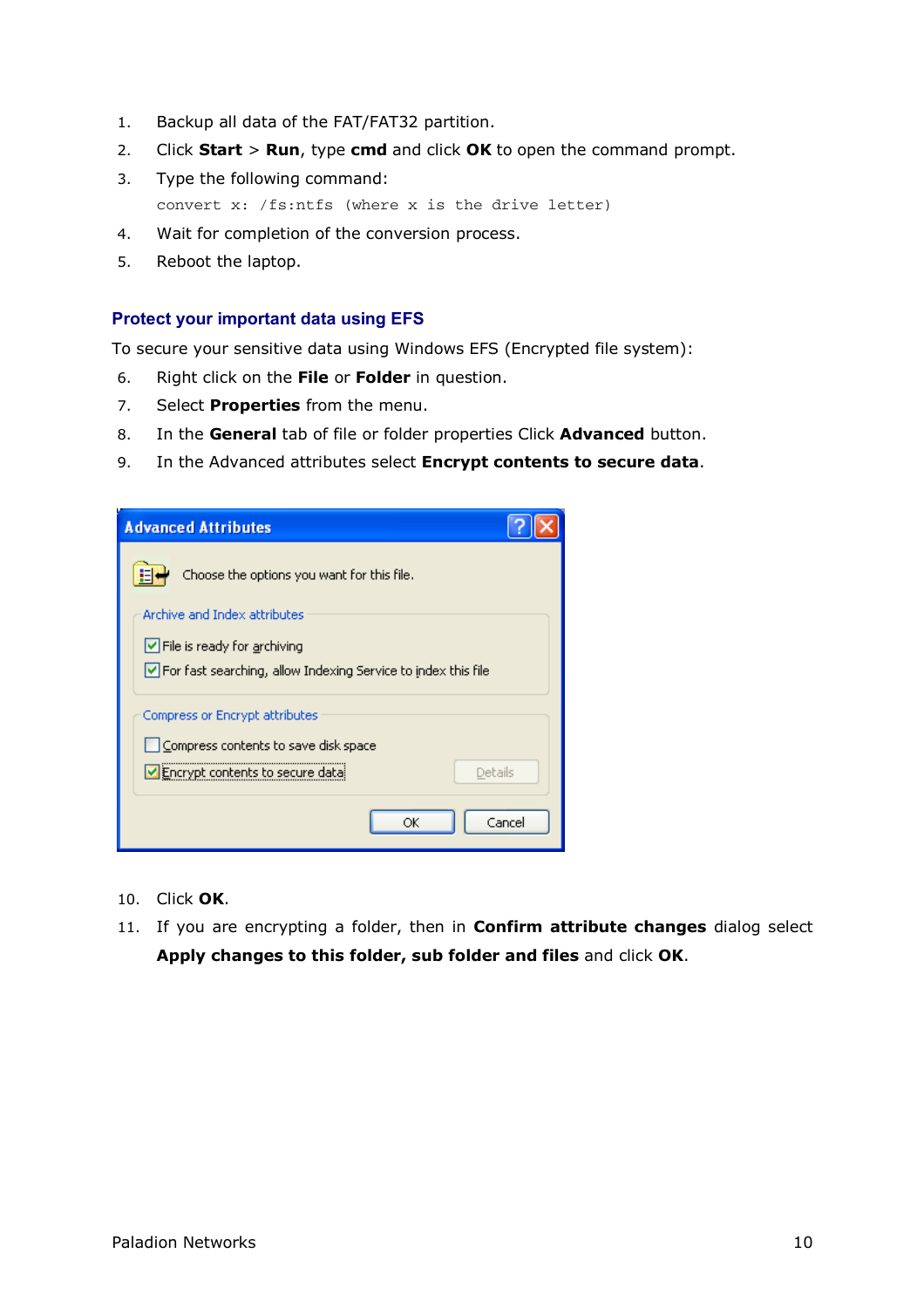| <b>Confirm Attribute Changes</b>                                                                                         |  |  |
|--------------------------------------------------------------------------------------------------------------------------|--|--|
| You have chosen to make the following attribute changes:                                                                 |  |  |
| encrypt                                                                                                                  |  |  |
| Do you want to apply this change to this folder only, or do you want to<br>apply it to all subfolders and files as well? |  |  |
| $\bigcirc$ Apply changes to this folder only                                                                             |  |  |
| O Apply changes to this folder, subfolders and files                                                                     |  |  |
| Cancel<br>ОK                                                                                                             |  |  |

### **Internet Explorer Security Settings**

To secure Internet Explorer Settings:

- 1. Select **Internet Options** under the **Tools** menu in Inter Explorer browser.
- 2. Select the **Security** tab and then click **Custom Level** for the Internet zone.
- 3. Under **Scripting**, select **Prompt** for **Allow paste operations via script to prevent content from being exposed from your clipboard**.
- 4. Select **Prompt** for **Download signed ActiveX Controls**.
- 5. Select **Disable** for **Download unsigned ActiveX Controls**.
- 6. Also select **Disable** for **Initialize and script ActiveX Controls not marked as safe**.
- 7. Under **Microsoft VM**, select **High safety** for **Java permissions in order to properly sandbox the Java applet and prevent privileged access to your system**.
- 8. Under **Miscellaneous** select **Disable** for **Access to data sources across domains to avoid Cross-site scripting attacks**.

## **Disable a Service**

To disable a service:

- 1. Click **Start** > **Run**, type **services.msc** and click **OK**.
- 2. In the service console select the service name in question and double click on it.
- 3. In the service properties page, under **General** tab, select the **Startup** type **Disabled** from drop down menu.
- 4. If the service is already running, stop the service by clicking on **Stop** button.
- 5. Click **OK**.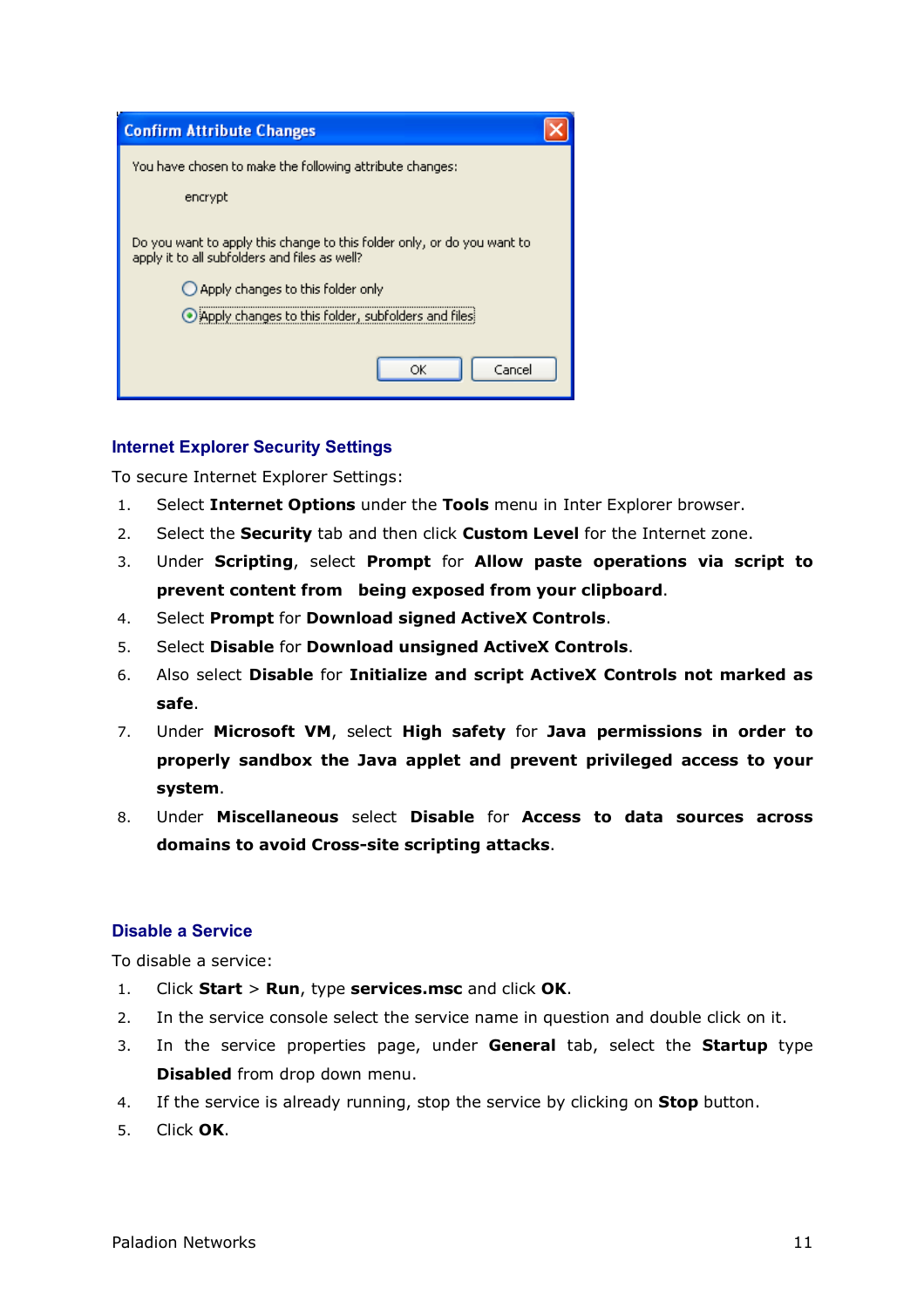|                                                                                           | <b>Alerter Properties (Local Computer)</b>                                                    |       |  |  |
|-------------------------------------------------------------------------------------------|-----------------------------------------------------------------------------------------------|-------|--|--|
| General<br>Log On                                                                         | Recovery Dependencies                                                                         |       |  |  |
| Service name:                                                                             | Alerter                                                                                       |       |  |  |
| Display name:                                                                             | Alerter                                                                                       |       |  |  |
| Description:                                                                              | Notifies selected users and computers of<br>administrative alerts. If the service is stopped, |       |  |  |
| Path to executable:                                                                       |                                                                                               |       |  |  |
|                                                                                           |                                                                                               |       |  |  |
| Startup type:                                                                             | Disabled                                                                                      |       |  |  |
| Service status:                                                                           | Stopped                                                                                       |       |  |  |
| Start                                                                                     | Stop<br>Pause<br>Resume                                                                       |       |  |  |
| You can specify the start parameters that apply when you start the service.<br>from here. |                                                                                               |       |  |  |
| Start parameters:                                                                         |                                                                                               |       |  |  |
|                                                                                           | ΩK<br>Cancel                                                                                  | Apply |  |  |

### **Modify Security Option**

To modify the security option:

- 1. Click **Start** > **Run**, type **secpol.msc** and click **OK**.
- 2. In the local security settings console, go to **Security Settings** > **Local Policies** > **Security Options**.
- 3. In the right pane of the console, select the policy in question and double click on it.
- 4. In the properties of the policy, modify the settings as described in **Tweaking with Security Options**.

### **Modify Password and Account Policy**

To modify the password and account policy:

- 5. Click **Start** > **Run**, type **secpol.msc** and click **OK**.
- 6. In the local security settings console, go to **Security Settings** > **Account Policy** > **Password Policy** or **Account Lockout Policy.**
- 7. In the right pane of the console, select the policy in question and double click on it.
- 8. In the properties of the policy, modify the settings as described in **Configure strong password and account policy settings**.

## **Secure Shares**

To secure shares in your laptop:

- 1. Right click on the resource (Disk Drive or Folder) that you want to share.
- 2. Select **Sharing and Security** from the menu.